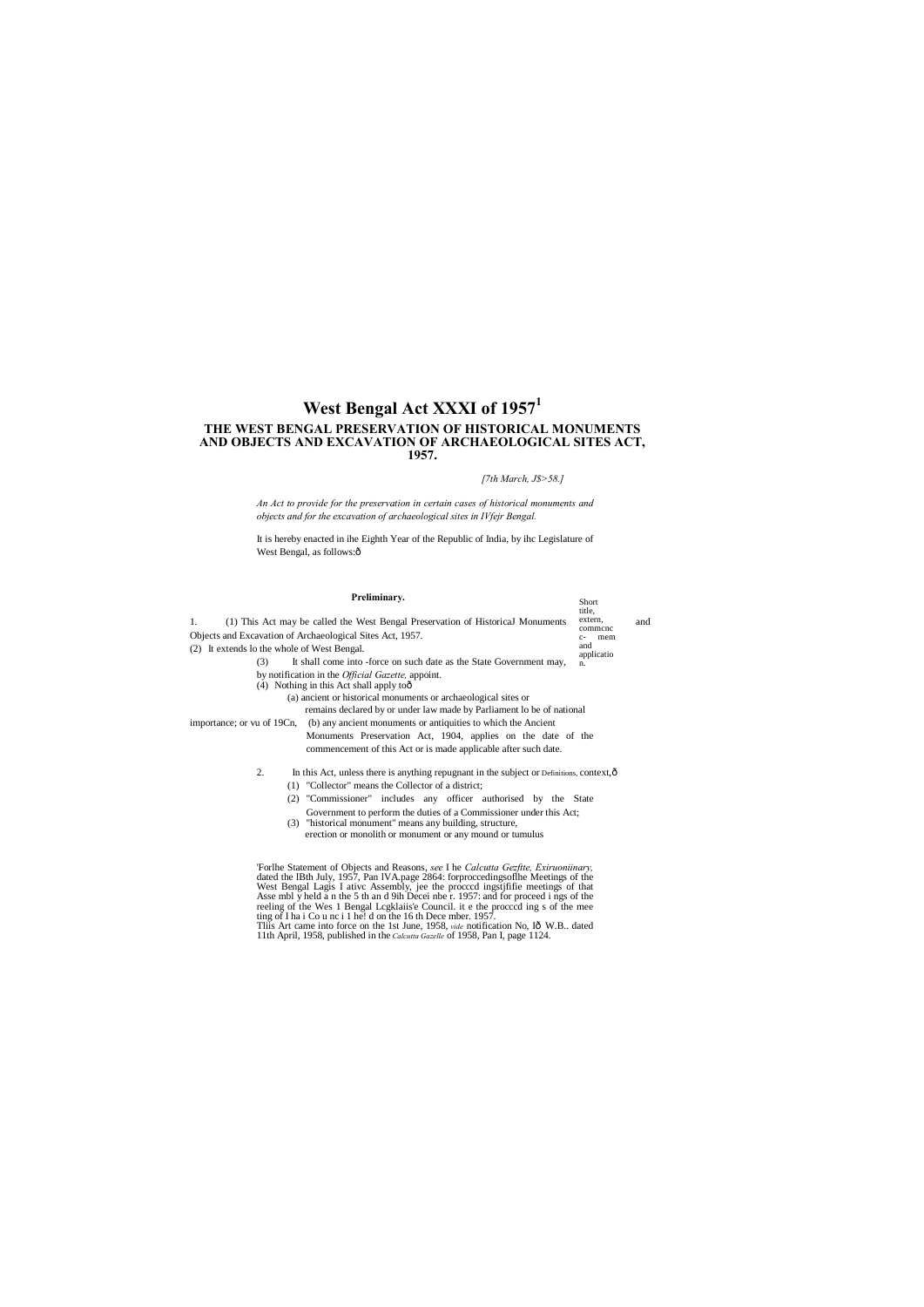### ] 08 *The West Bengal Preservation of Historical Monuments and Objects and Excavation of Archaeological Sites Act, 1957.*

#### **[West Ben. Acl**

#### *(Preliminary.—Section 2.)*

or any tomb or place oT interment, or any cave, or any

mutilation, defacement, removal, dispersion or falling into decay, and includesô

sculpture or inscription on an immovable objeel or any pari or remains thereof, or a particular sile, which ihc Slate Government by reason of its historical association, considers ' it necessary to protect against destruction, injury, alteration,

- (a) the sile of such monumeni,
- (b) such portion of land adjoining the site of such monumeni as may be required for fencing or covering in or otherwise preserving such monument,
- (c) the means of access to and convenient of inspection of such monument;
- (4) "historical object" means, $\hat{o}$ 
	- (a) any document, manuscript, printed matter, picture or painting, or any movable object or any matter containing any inscription or carving,
	- (b) any movable object other than those specified above,

which the State Government by reason of its historical association, considers it necessary to protect against destruction, injury, alteration, mutilation, defacement, removal, dispersion or falling into decay;

- (5) "maintain" and "maintenance" include the fencing, covering in, repairing, restoring and cleansing of a protected monument and the doing of any act which may be necessary for the purpose of maintaining a protected monument or of securing convenient access thereto; and
- (6) "owner" includes a joint owner invested with powers of management on behalf of himself and other joint owners, and any manager or trustee exercising powers of management over a historical monument, and the successor in title of any such owner and the successor in office of any such manager or trustee:

Provided that nothing in this Act shall be deemed to extend the powers which may lawfully be exercised by such manager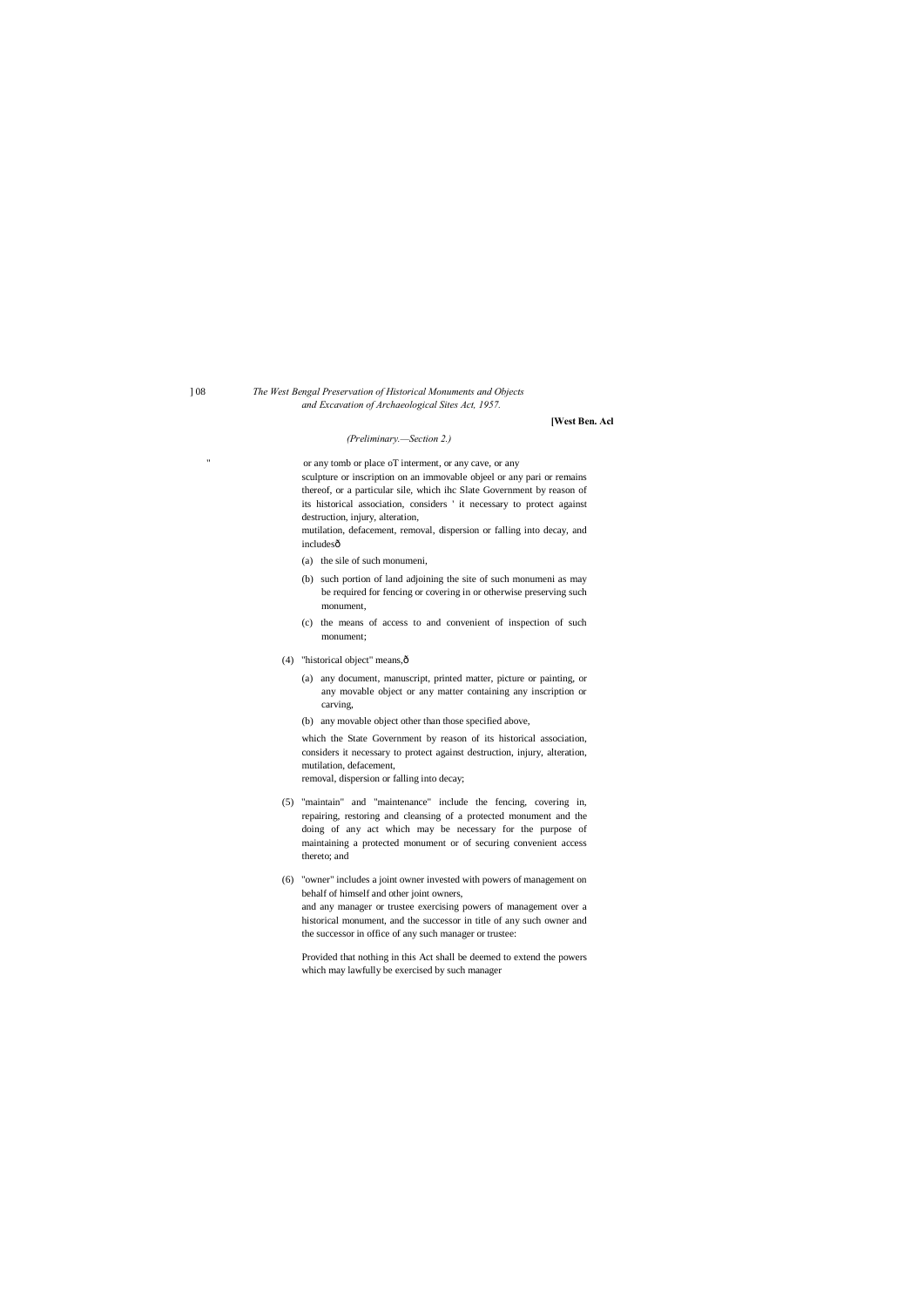Siaie- prolected monuments.

<sup>i</sup> v ^ v c <sup>&</sup>gt; <sup>y</sup> <sup>&</sup>gt; \ <sup>T</sup> ' , ' ^ <sup>T</sup> \ ^ w w v - \* ^ w . V ' ^ <sup>y</sup> - V " <sup>k</sup> S ^ V ^ J T A V - : ;

## *The West Bengal Preservation of Historical Monuments and Objects and Excavation of Archaeological Sites Act, 1957.* XXXI of 1957.]

#### *(Historical Monuments.—Sections 3, 4J* Historical Monuments.

3. (1) The Stale Government may, by notification in ihe *Official Gazette,* tlcclarc a hisiorical monument lo be .1 State-protected monument within (he meaning of this Act.

> 4. (I) The Collector, with the sanction of ihe State Government, Acquisition may purchase or take a lease or any Slate-pro tec ted monument. guardkmshif<sup>^</sup>

(2) A copy of every notification published under sub-section (1) shall be fixed up in a conspicuous place on or near the monument, together wi ill a notice that any objections to ihe contents of the noiificaiion received by ihe Slate Government within one month from ihe date when ihe copy is so fixed up will be taken into consideration.

(2) The Collector, wiih the like sanction, may accept a gift or bequest pruiccicJ of any St ale-protected monumeni. monument

(3) On the expiry of ihe said period of one month, the Slate Government, after considering the objections, if any, shall confirm or withdraw ihe notification.

(4) A notification published under ihis seclion shall, unless and until it is withdrawn, be conclusive evidence of the fact that ihe monumeni to which ii relales is a Siate-protccted monumeni within ihe meaning of this Act.

ofSlale-

(3) The owner of any State-pro tec ted monumeni, may, by written instrument, constitute the Commissioner Ihe guardian of the monumeni,

and ihe Commissioner may, with the sanction of the Slate Government,

accept such guardianship.

(4) When the Commissioner has accepted the guardianship of a Stateprotected monument under sub-section (3), the owner shall, except as expressly provided in this Act, have the same right, title and interest in and Lo the monument as if Ihe Commissioner had nol been constituted guardian thereof.

(5) When the Commissioner has accepted the guardianship of a Siateprotecied monument under sub-scciion (3), the provisions or this Act relating to agreements entered into under section 5 shall apply to the written instrument referred to in the said sub-scclion.

(6) Where a State-protected monumeni is without an owner, the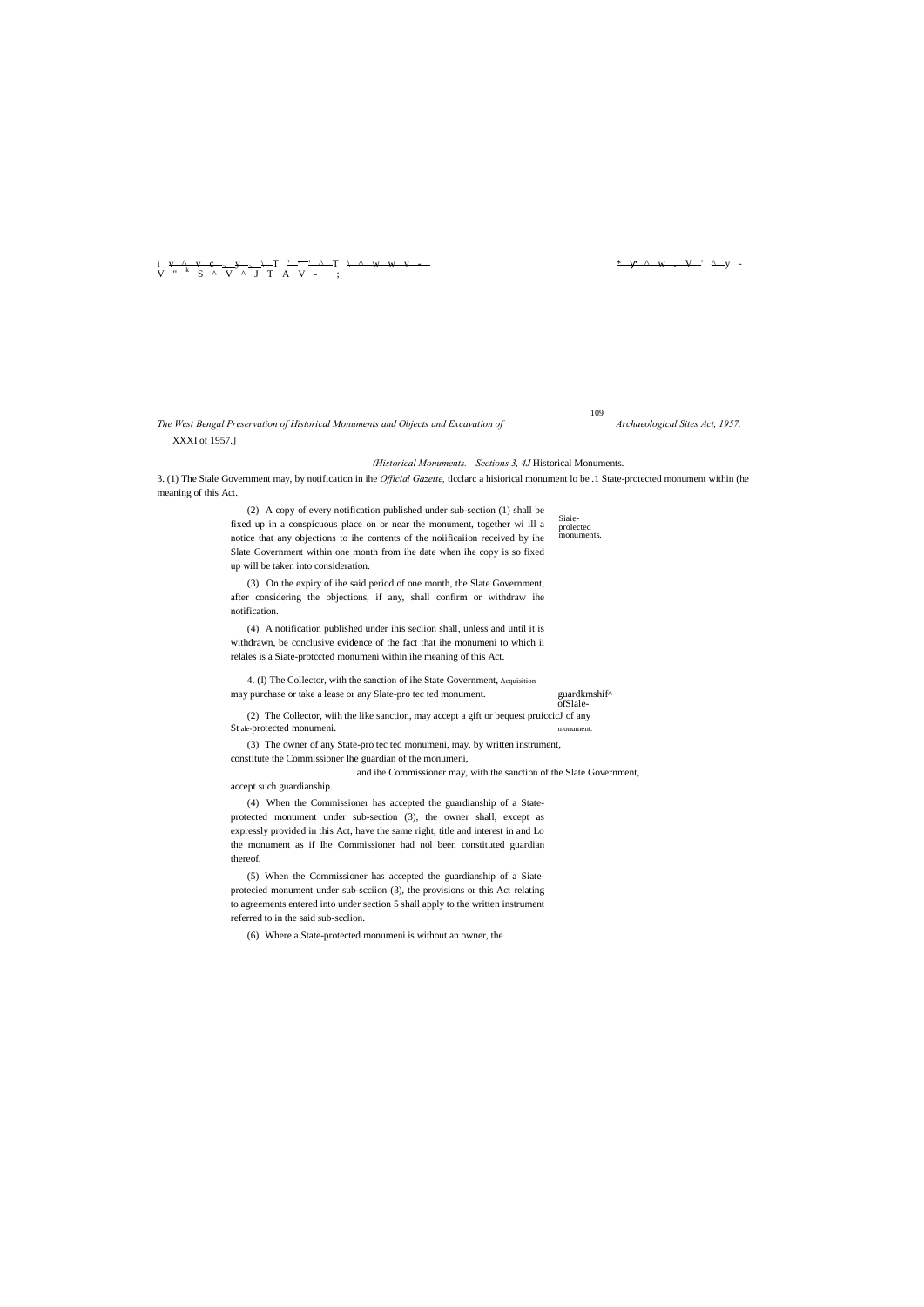### *110 The West Bengal Preservation of Historical Monuments and Objects and Excavation of Archaeological Sties Act, J 957.*

# **[West Ben. Act**

#### *(Historical Monuments.—Section 5.)*

Preservation 5. ([) The Collector may, wilh ihe previous sanction of the Stale of d other  $\frac{1}{2}$  p I proiccicd Govern me lit, propose to the owner lo enter into an agreement wilh the **monument Si ate Government for the preservation of any Stale-pro tec led monument** byngrccbyngrcc-<br>jiK-ni, in his district.

> (2) An agreement under this section may provide for the following matters, or for such of them as it may be found expedient to includc in ihe agreement, namely:ô

> > (a) ihe maintenance of ihe monument;

- (b) the custody of ihe monument, and the dulics of any person who may be employed to watch il;
- (c) **ihe restriction of the owner's right lo destroy, injure, alter, mutilate, dcface, remove or disperse or lo allow to faJI into dccay Ihe monument or Lo build on or near the site of the monument;**
- (d) the facilities of access lo be permitted to the public and to persons deputed by the owner or the Collector to inspect or maintain the monumcnl;
- (e) the notice to be given to Ihe Stole Government in case the land on which the monument is situated is offered for sale by the owner,-and the right to be reserved to the State Government to purchase such land, or any specified portion of such land, at its market-value;
- (0 the payment of any expenses incurred by the owner or by the Slate Government in connection with the preservation of the monument;
- (g) ihe proprietary or other rights which are lo vest in the State Government in respect of the monument when any expenses are incurred by the State Government in connection with the preservation of the monument;
- (h) the appointment of an authority to decide any dispute arising out of the agreement; and
- (i) any matter connected with the preservation of the monument which is a proper subject of agreement between the owner and the State Government.

(3) The terms of an agreement under this section may be altered from lime lo lime with the sanction of the Slate Government and wilh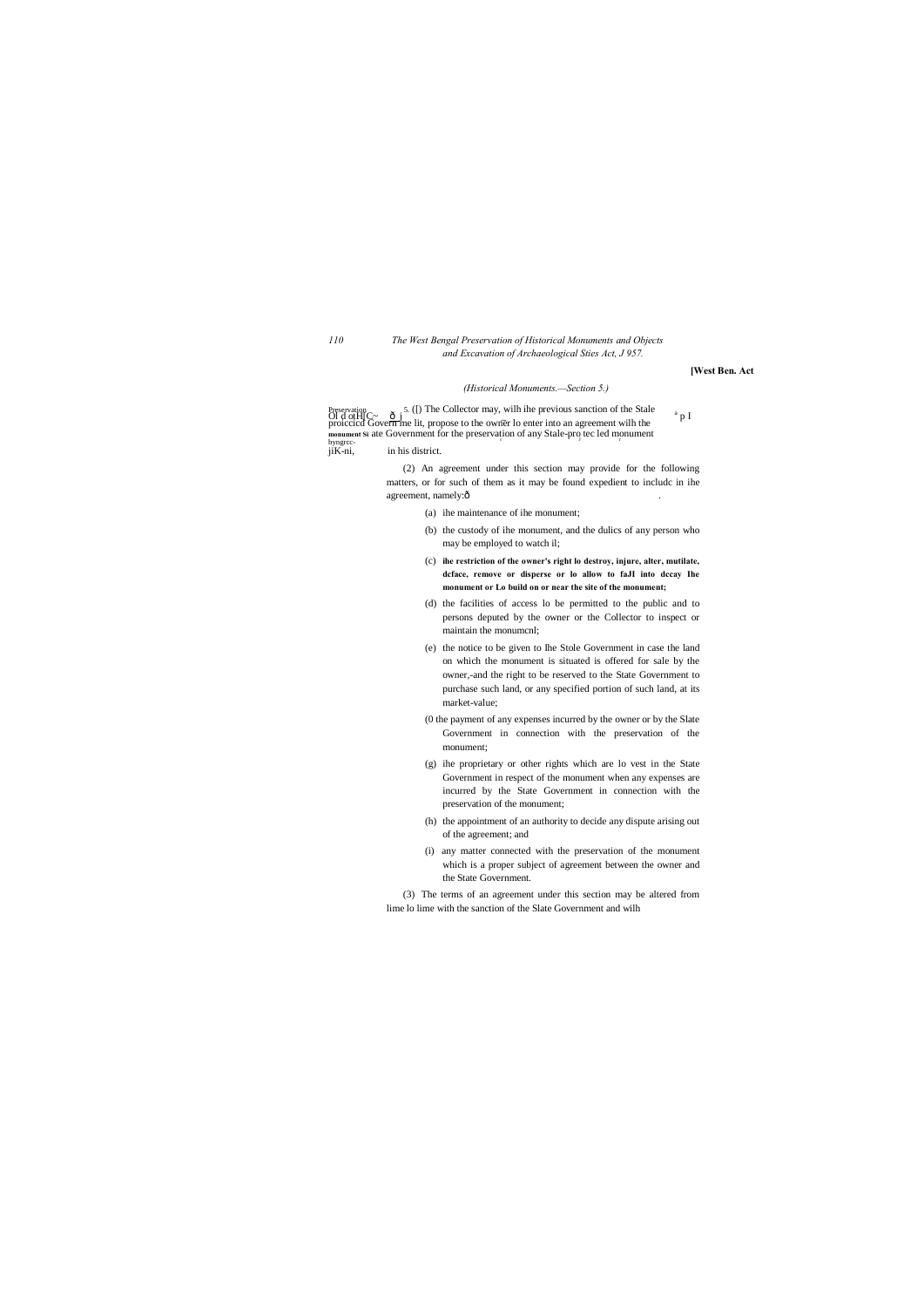I l l

Owners under disability or nolin possession. Enforcement **or** agreement,

Purchasers ai certain sales and  $person.<sup>1</sup>$ ; claiming through owner bound by lnsirurram cxcculcd by

nw.v,. »;.!SWi!re 5%S^ggWWWWAWfi3 W-^SWyg

### *The West Bengal Preservation of Historical Monu/iients and Objects and Excavation of Archaeological Sites Act, 1957.*

XXXI of 1957,]

#### *(Historical Monuments.—Sea ions 6-8.)*

(4) Wilhitic previous sanction of the State Government, the Collector may terminate an agreement under this section on giving six months' notice in writing to the owner.

(5) The owner may terminate an agreement under this section on giving six months' notice in writing lo the Collector.

(6) Anagreement under ihis section shall be binding on any person claiming Lo be owner of the monument Lo which it relates, through or under a party by whom or on whose behalf the agreement was executed.

(7) Any rights acquired by ihe State Government in respect of expenses incurred in protecting or preserving a monument shall not be affected by the termination of an agreement under this seclion.

6. If the owner is unable, by reason of infancy or other disability, to act for himself, the person legally competent to act on his behalf may exercise the powers conferred upon an owner by seclion 5.

7. (1) If the Collector apprehends that the owner or occupier of a monumeni intends Lo destroy, injure, aller, mutilate, dcface, remove or disperse or to allow to fall into decay ihe monument or to build on or near the site thereof in conLravenlion of the terms of an agreement for its preservation under seclion 5, the Collector may make an order prohibiting any such contravention of ihe agreement.

(2) If an owner or other person who is bound by an agreement for the preservation or maintenance of a monument under section 5 refuses or neglects to do any act which is in the opinion of the Collector necessary for such preservation or maintenance, within such reasonable time as may be fixed by the Collector, the Collector may authorise any person lo do any such act, and ihe expense of doing any such act or such portion of ihe expense as the owner may be liable-to pay under Ihe agreement may be recovered from the owner as if it were an arrear of land-revenue.

(3) A person aggrieved by an order made under this seclion may appeal to the Commissioner, who may cancel or modify it and whose decision shall be final.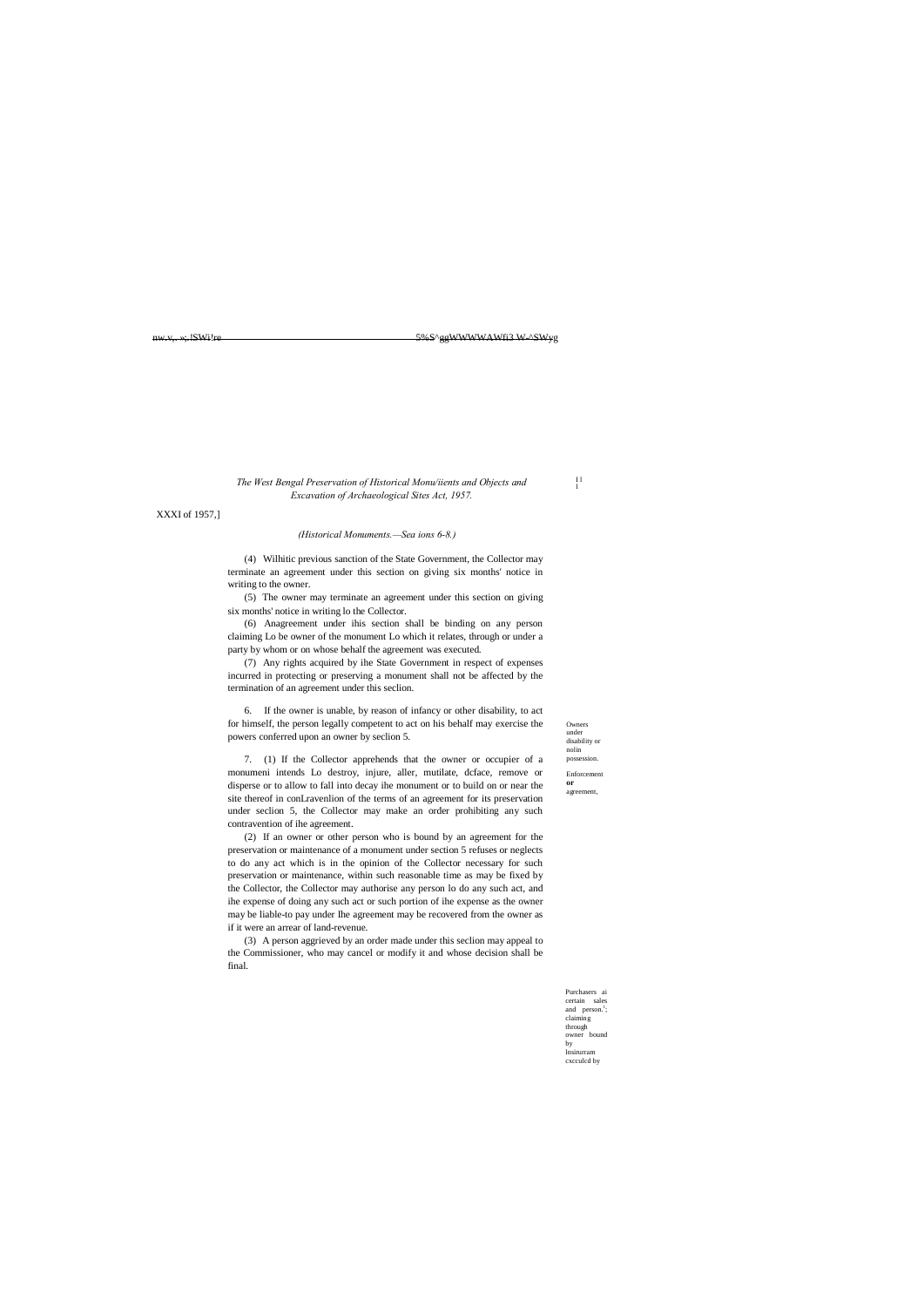8. Every person who purchases any land on which is situated a monument in respect of which any instrument has been executed by the owner for the time being, under seclion 4 or section 5, and every person claiming any right, title or interest in a monument from, through or under an owner who executed any such instrument, shall be bound by such instrument.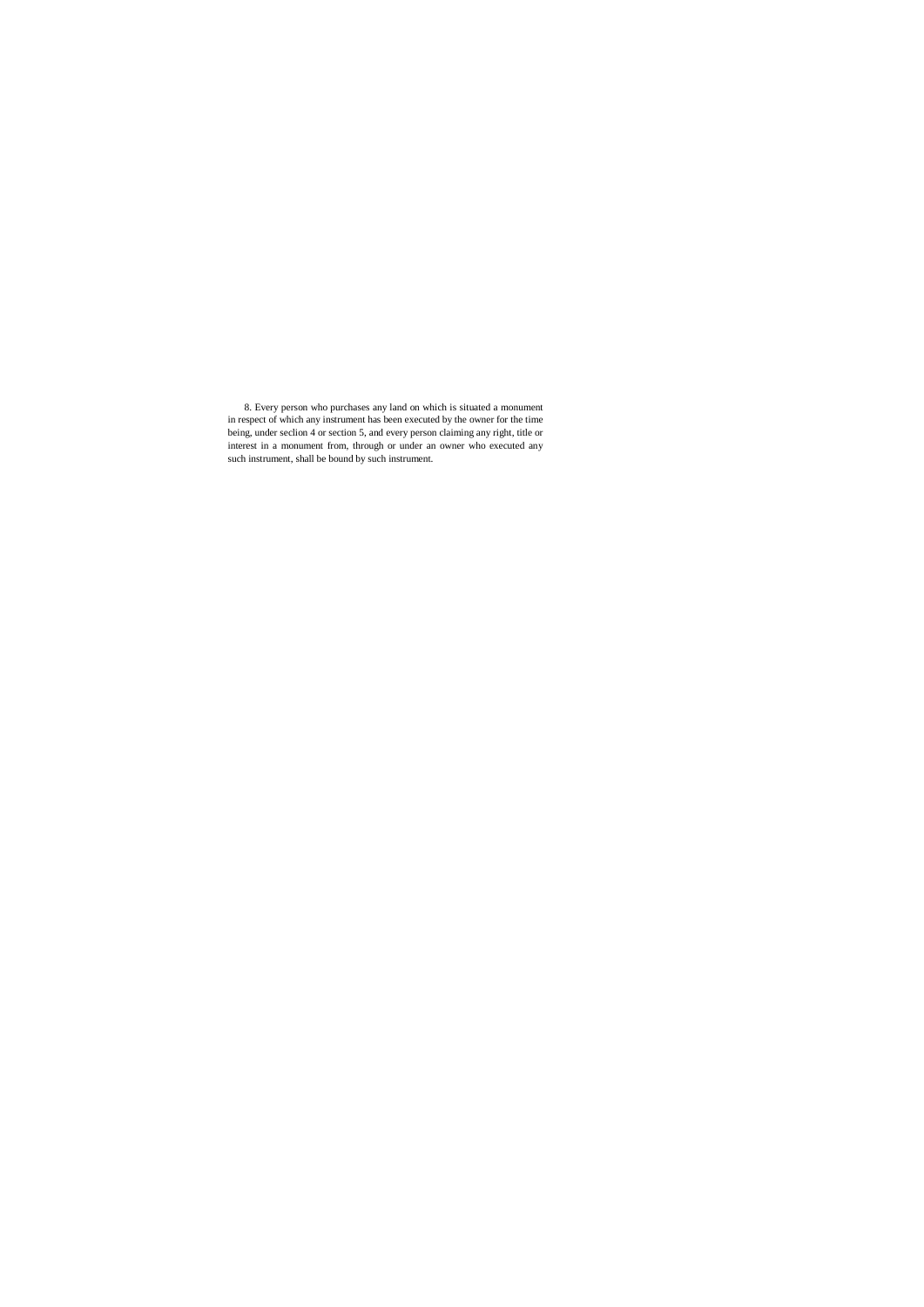#### ^ 'r-S<sup>1</sup>- <sup>U</sup>S ^ ^S w ?W W ^w?V\*W:vô <sup>1</sup> "\*- > \*<sup>|></sup> " r ^ S S <sup>k</sup> b>^VV^VVVSV SV S<sup>1</sup>-' \*^ WWWWW\*

### 112

Compulsory LiL'cjui.siiio n ofn Staieprolccted

Application  $of'$ endowmen to repair of u SLateprotected monument.

### *The West Bengal Preservatiots of Historical Monuments and Objects and Excavation of Archaeological Sites Act, J957.*

#### **[West Ben. Act**

#### *(Historical Monuments.—Sections 9, 10.)*

9. (I) If any owner or other person, compclcni to enter into an agreement under section 5 for the preservation of a Slate-protected monument, refuses or fails lo enter into sucli an agreement when proposed to him by **Lhe** Collector, and if any endowment has been created for the purpose of keeping such monument in repair or for thai purpose among others, the Collector may institute a suit in **Ihe** Court of **Lhe** District Judge, or if the esiimatcd COSL of repairing Lhe monument does nol exceed one thousand rupees, may make an application to the District Judge for the proper application of such endowment or pari thereof.

monument. acquire it under the provisions of lhe Land Acquisition Aci, 1894, as if lhe Ion 894. 10. (1) If the Siaic Govcrnmenl apprehends thai a Staie-prolectcd monumeni is in danger of being destroyed, injured, altered, mutilated, defaced, removed or dispersed or of falling into decay, the State Govcrnmenl may preservation of ihe Slale-proiecied monumeni were a "public purpose" wiihin the meaning of that Act.

(2) On the hearing of an application under sub-section (1), lhe District Judge may summon and examine ihe owner and any person whose evidence appears to him necessary, and may pass an order for the proper application of the endowment or of any part thereof, and any such order may be executed as if it were lhe decree of a Civil Court.

(2) The powers of compulsory acquisition conferred by subsection (1) shall not be exercised in lhe case of—

- (a) any monumeni which or any part of which is periodically used for religious observances; or
- (b) any monument which is lhe subject of a subsisting agreement executed under section 5:

Provided that in case of repeated infringement of the agreement by the owner as staled in section 7 lhe Slate Government may exercise its powers of compulsory acquisition.

(3) In any case other than the cases referred **lo** in sub-section (2) the said powers of compulsory acquisition shall not be exercised unless the owner or other person competent lo enter into an agreement under section *5* has failed, wiihin such reasonable period as lhe Collector may fix in this behalT. to enter into an agreement proposed lo him under lhe said section or has terminated or given notice **of** his intention **Lo** tcrminaie such as agreement.

(4) In eases of urgency whenever the State Government so directs, the Collector, though no award has been made, may, on the expiration of 15 days from the date of publication of lhe notice mentioned in section 9, sub-scction (1) of the Land Acquisition Act, 1894, take possession of the St ale-pro lee ted

monumeni. Such monumeni shall thereupon vest absolutely in lhe Stale Government free from all encumbrances.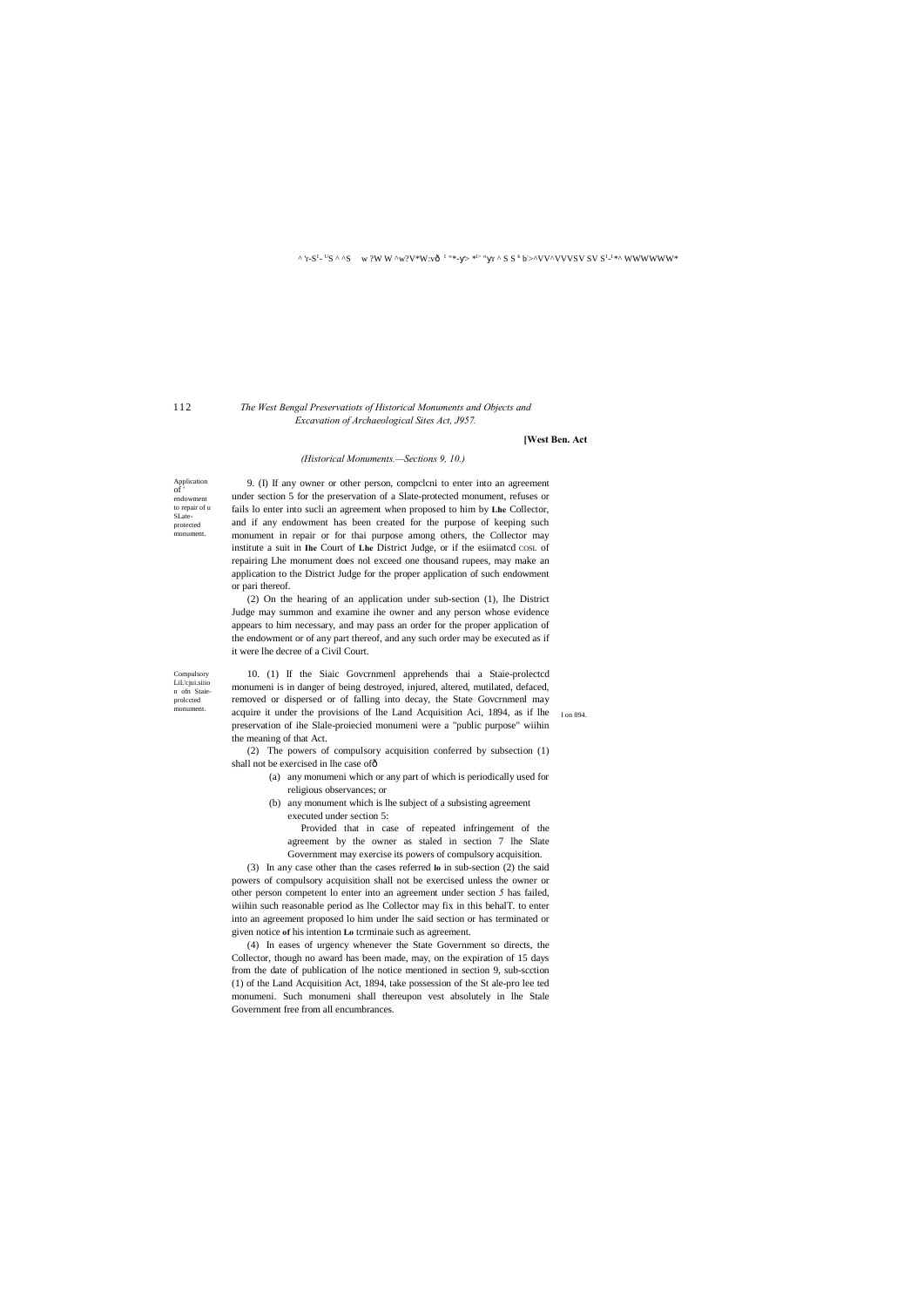or Slut: Governmen t lo control mining, cic., nc ar Stateprotected monument.

Maintenance of certain Staleprotected monuments.

### *The Wen Bengal Preservation of Historical Monuments and Objects and Excavation of Archaeological Sites Act, 1957.*

XXXI of 1957.)

### *(Historical Monuments.—Sections 11-13.)*

Powers 11. (1) If the Stale Government is of opinion thai mining, quarrying, excavating, hlasiing and other operations of a like nature should be prohibited, restricted or regulated for the purpose of protecting or preserving any Smeprolccicd monument, the Stale Government may, by noli Heat ion in the *Official Gazette,* make rules-

- fa) fixing the boundaries of the area to which the rules arc lo apply,
- (b) forbidding the carrying on Df mining, quarrying, excavating, blasting or any operation of a like nature except in accordance with the rules and with the terms of a licence, and
- (c) prescribing the authority by which, and ihe terms on which, licences may be granted lo cany on any of ihe said operations.

(2) The power lo make Riles given by this section is subject lo the condition of the rules being made afler previous publication.

Voluniaiy contributions . 13. The Commissioner may receive voluntary contributions towards the cost of maintaining a Slate-protected monument and may give orders as lo ihe management and application of any funds so received by him:

(3) A rule under this section may provide that any person committing a breach thereof shall be punishable with a fine which may extend to two hundred rupees.

(4) If any owner or occupier of land included in a notification under subscciion (1) proves lo the satisfaction of Ihe State Government thai he has sustained loss by reason of such land being so included, the Stale Government shall pay him due compensation in respect of such loss.

12. (1) The Commissioner shall maintain every State-protected monument in respect of which the Stale Government has acquired any of the rights mentioned in section 4 or which ihe State Government has acquired under scciion 10.

(2) When the Commissioner has accepted Ihe guardianship of a Slateprotected monument under section 4, he shall, for the purpose of maintaining such monument, have access to the monument at all reasonable times, by himseir and by his agents, subordinates and workmen, for the purpose of inspecting the monumeni, and Tor ihe purpose of bringing such materials and doing such acts as he may consider ncccssary or desirable for the maintenance ihe re of.

Provided that no contribution received under this section shall be applied lo any purpose other than the purpose for which it was contribulcd.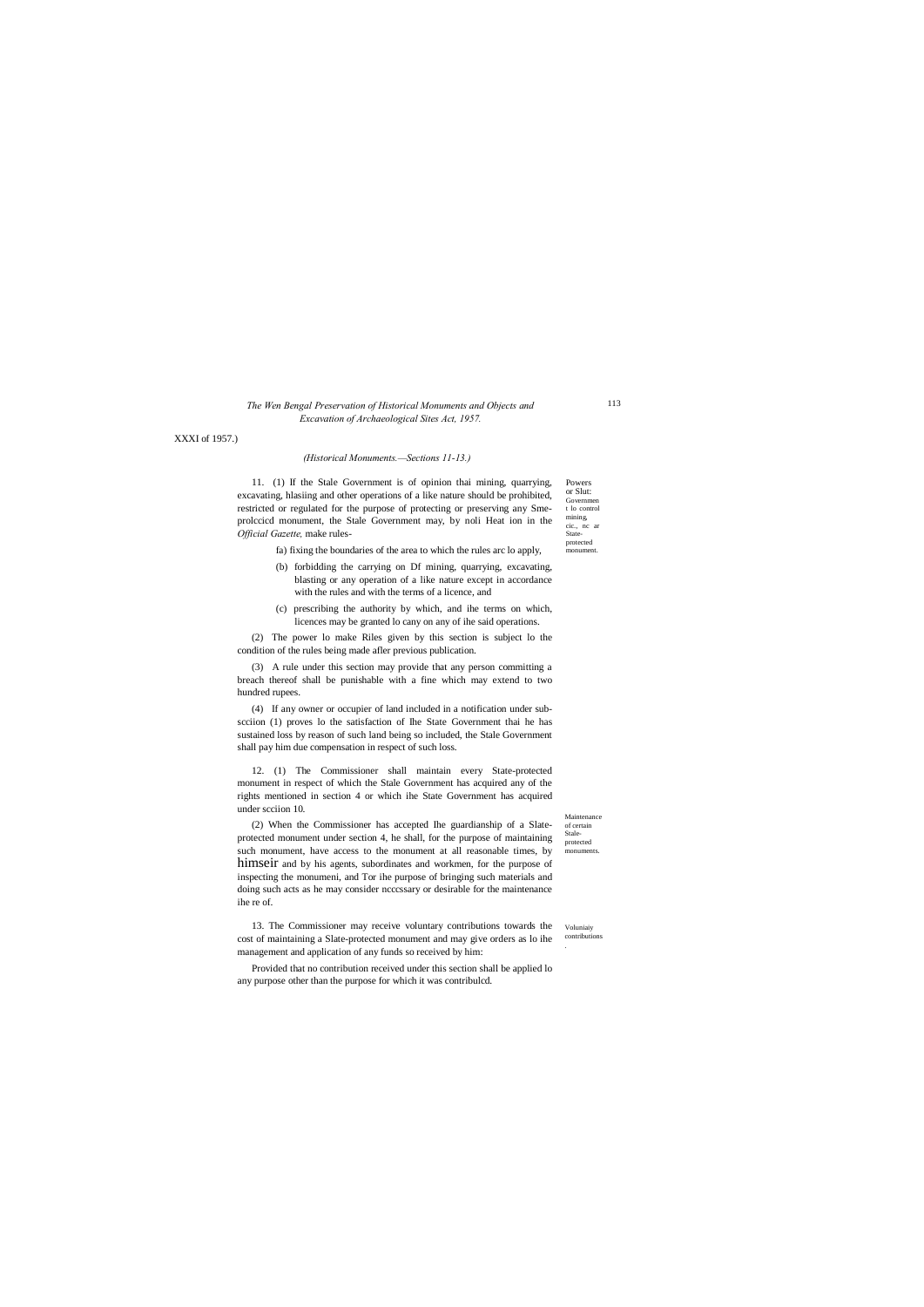Right of access to certain Staleprole diid monuments.

Relinquishment of Governmen rights in Stateprolecled inonuiiKni-

> Power to Stale **Govern menl lo conlrol moving of historical objects.**

*The Wesr Bengal Preservation of Historical Mom tin en Is and Objects and Excavation of Archaeological Sites Act, 1957.*

#### **[West Ben. Act**

#### *(Historical Monuments.—Sections 14-16.—Historical Objects.—Section 17.)*

14. Wiih ihe sanction of the Slate Government, the Commissioner may—

(a) where rights have been acquired by the Slale Government in respect or any Slate-pro tec led monument under this Aci by virtue of any sale, lease, gift, or will, relinquish Ihe rights so acquired to the person who would for the lime being be (he owner of the monument if such rights had not been acquired; or

(b) relinquish any guardianship of a Siatc-protecicd monument which he has accepted under this Act.

15. (I) Subject to such rules as may after previous publication be made by ihe State Government, the public shall have a right of acccss to any Staic-proiected monumeni maintained by ihe Slale Government under this Aet.

(2) In making any rule under sub-seciion (1) the State Government may provide that a breach of il shall be punishable with fine which may extend lo fifty rupees.

Penalties. 16. Any person other than ihe owner who destroys, injures, alters,

mutilates, defaces, removes or disperses or allows lo fall into decay a State-protected monument maintained by the Slate Government under this Act or in respect of which an agreement has been executed under section 5, and any owner or occupier who contravenes an order made under section 7, sub-section (1), shall be punishable wilh fine which may extend 10 five thousand rupees, or with imprisonment which may extend to ihree months, or with both.

### **Historical Objects.**

17. (I) If the State Government considers it ncccssary in the public interest thai any historical object should not be moved from the place where it is without the sanction of ihe Slate Government, the Slate Government may, by 'notification **in** Ihe *Official Gazette,* **direcL** thai such historical object shall not be moved unless with ihe written permission of the Collector.

'For notiflcalion directing lhal the large mulillletl body of Surya lying in a neglccled condi li on in (hi open land in ihe district of Hoog hly shall not be moved Iromlhc pi arc ivhcra il is without ihe sine lion of the Slale Government, see noiificalion No. Iô W(B). daicd the 5ih January. 1960, puKnhtfiJ in the *Calcutta Gazette* of I960. Part I. page 78.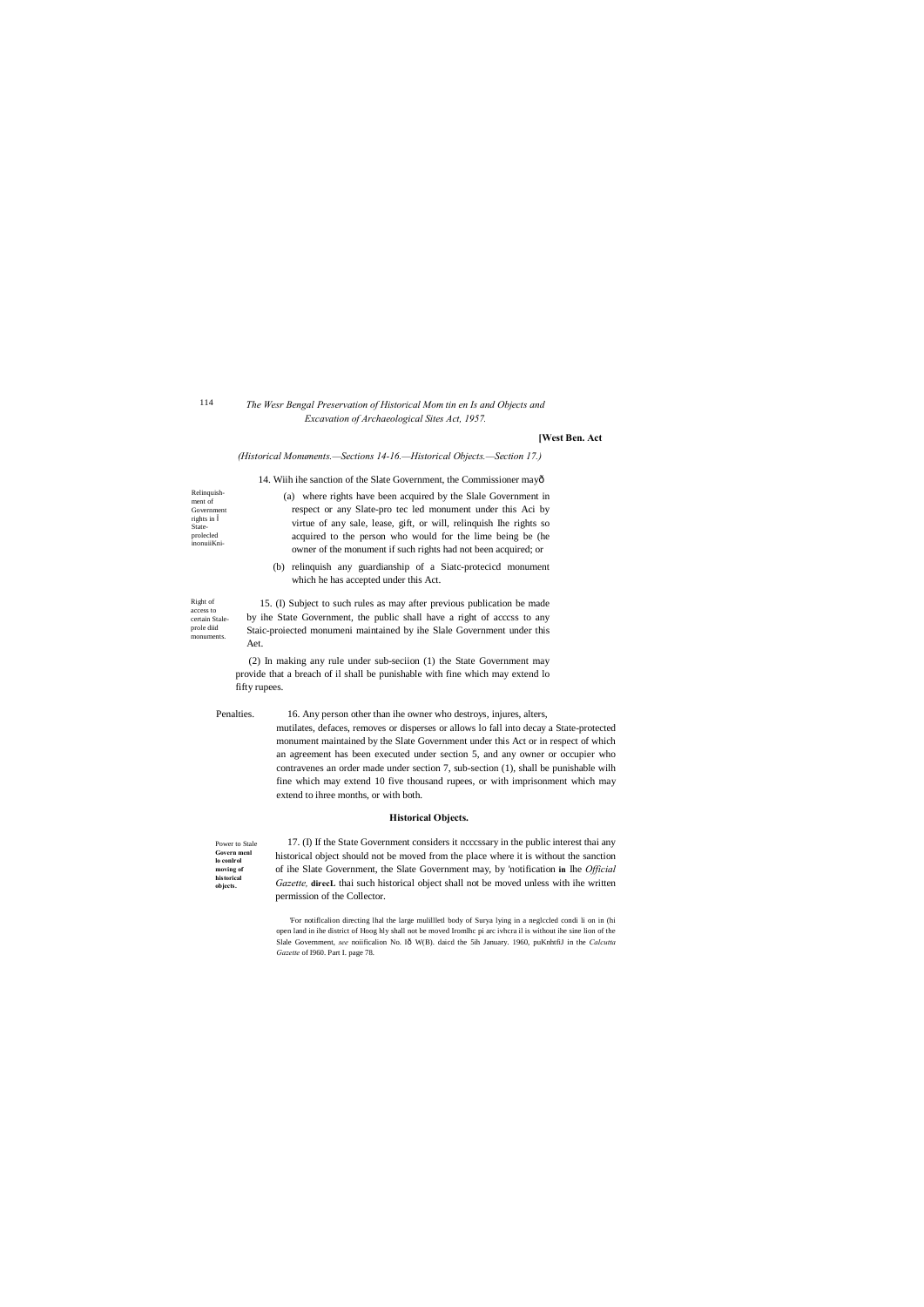Purchase of historical' objcci.

Power of Slate Government lo notify areas as StateprotcCTcd archaeological nit-;.

### *The West Bengal Preservation of Historical Monuments and Objects* 115 *and Excavation of Archaeological Sites Act, 1957.*

1957.]

toô

#### *(Historical Objects.—Section 18.—Excavation of Archaeological Sites.—Section 19.)*

(2) A person applying for the permission mentioned in subsection (1) shall specify (he historical objcci which he proposes £o move,

and shall furnish, in regard lo such object, any information which lhe Collector may require. (3) If lhe Collector refuses lo grant such permission, the applicant may appeal to the

Commissioner, whose decision shall be final.

(4) Any person, who moves any object in contravention of a notification issued under sub-seclion (1), shall be punishable wilh a fine which may extend lo five hundred rupees.

(5) If the owner of any property proves to the satisfaction of the State Government that he has suffered any loss or damage by reason of lhe inclusion of such properly in a notification puhlished under sub- seciion (1), lhe State Government shall either—

(a) exempt such property from the said notification;

(b) acquire such properly, if il be movable, at its market-value; or

(c) pay compensation for any loss or damage sustained by lhe owner of such property, if it be immovable.

18. (1) If the Stale Government apprehends lhat any historical object is in danger of being destroyed, injured, altered, mutilated, defaced,

removed or dispersed or falling into decay, the State Government may pass orders for the compulsory purchase of such object at its market- value. and the Collector shall thereupon give notice to the owner of the object to be purchased. (2) The power of compulsory purchase given by this section shall not extend

(a) any image or symbol actually used for lhe purpose of any religious observance; or

(b) anything which the owner desires to retain on any reasonable ground personal to himself or lo any of his ancestors or lo any member of his family.

### **Excavation of Archaeological Sites.**

19. (I) If lhe State Government is of opinion thai excavation for archaeological purposes in any area should be restricted and regulated in the interests of archaeological research, lhe State Government may, by notification in the *Official Gazette* specifying the boundaries of the area, declare it lo be a Stateprotected archaeological site.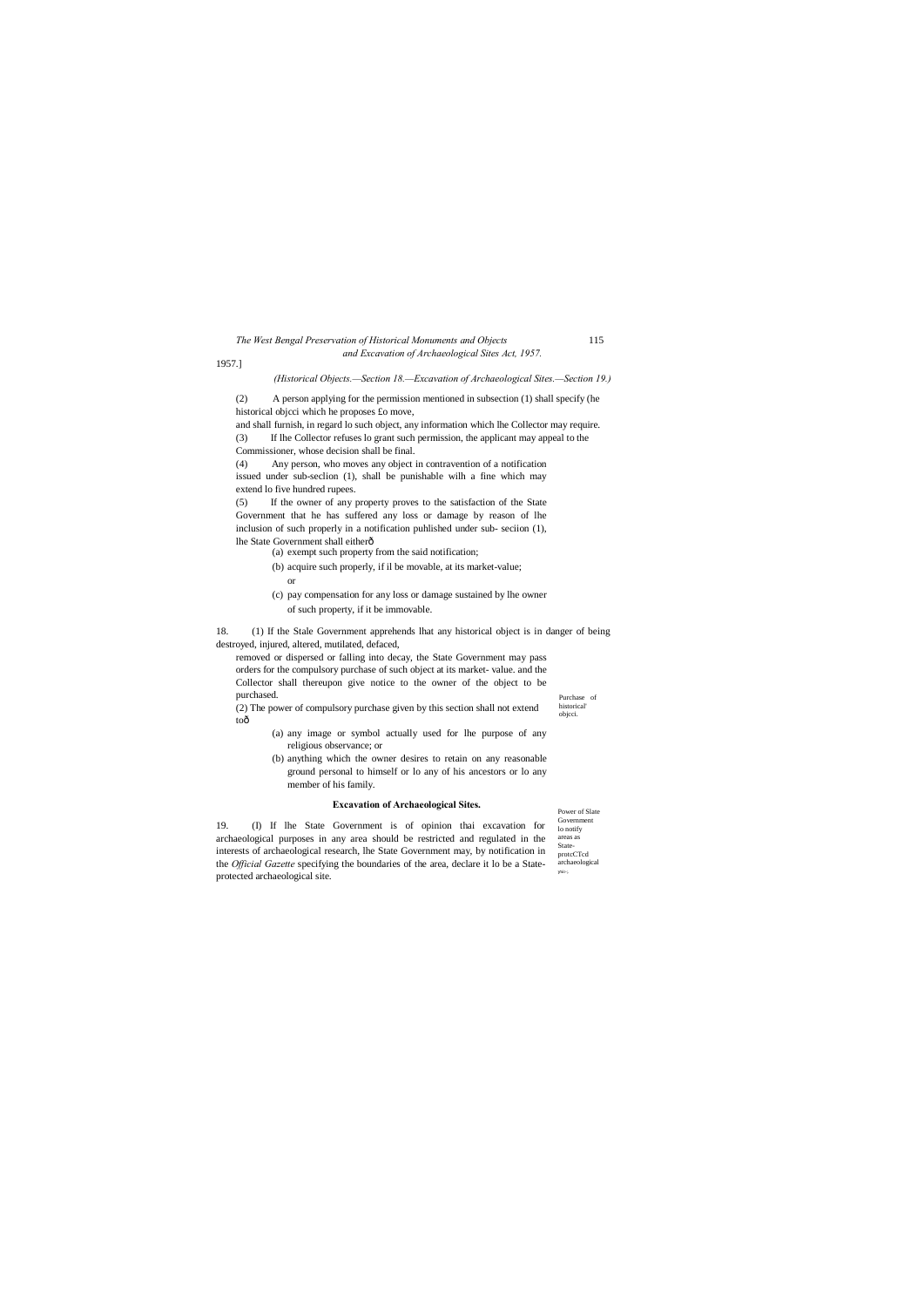**1 1 6**

Puweriii **en l cr upon ,-ui d mike use J valions inaStaiefirolijclL'd an**.lL'k**.'oloc nenl site.**

Power of Stoic Govt'minL'nl lo mnkc rules regulaiing archaeological excavations in Suiteproiccted airhaeologicnl

**siles.**

### *The IVfj\* Bengal Preservation of Historical Monuments and Objects and Excavation of Archaeological Sites Act, 1957.*

### **[West Ben. Act**

#### *(Excavation of Archaeological Sites.—Sections 20, 21.)*

(2) From lhe date of such notification all antiquities buried in such site shall he in the possession or, and vest in the Slate Government subject **Lo** lhe payment of due compensation to the owner; bui in all other respects the rights of any owner or occupicr of land in such site shall not be affected except that he shall not be allowed to changc lhe character of lhe Si ale-pro tec ted archaeological site.

- 21. (1) The State Government may make rulesô
	- (a) prescribing lhe authorities by whom licences lo excavate for archaeological purposes in a Slale-prolected archaeological sile may be granted;
	- (b) regulating lhe conditions on which such licences may be granted, the form of such licences, and the taking of security from licensees;
	- (c) prescribing the manner in which antiquities found by a licensee shall be divided between the Slate Government and lhe licensee; and
	- (d) generally lo carry out the purposes of section 19.

20. (1) Any officer of the Stale Government, empowered in this behalf or any person holding a licence under section 21 may, wilh the written permission of the Collector, enter upon and make excavations in any State-protected archaeological site.

(2) Where, in lhe exercise of the power conferred by sub-scciion (1), the rights of any person are infringed by the occupation or disturbance of the surface of any land, lhe Stale Government shall pay lo that person compensation for lhe infringement.

(2) The power lo make rules given by this section is subject to the condition of the rules being made after previous publication.

(3) Such rules may be general for all State-prolecled archaeological siies for the time being, or may be special for any particular protected sile or sites.

(4) Such rules may provide that any person committing a breach of any rule or of any condition of a licence shall be punishable with fine which may extend to five thousand rupees, and may further provide thai where the breach has been by the agent or servant of a licensee the licensee himself shall be punishable.